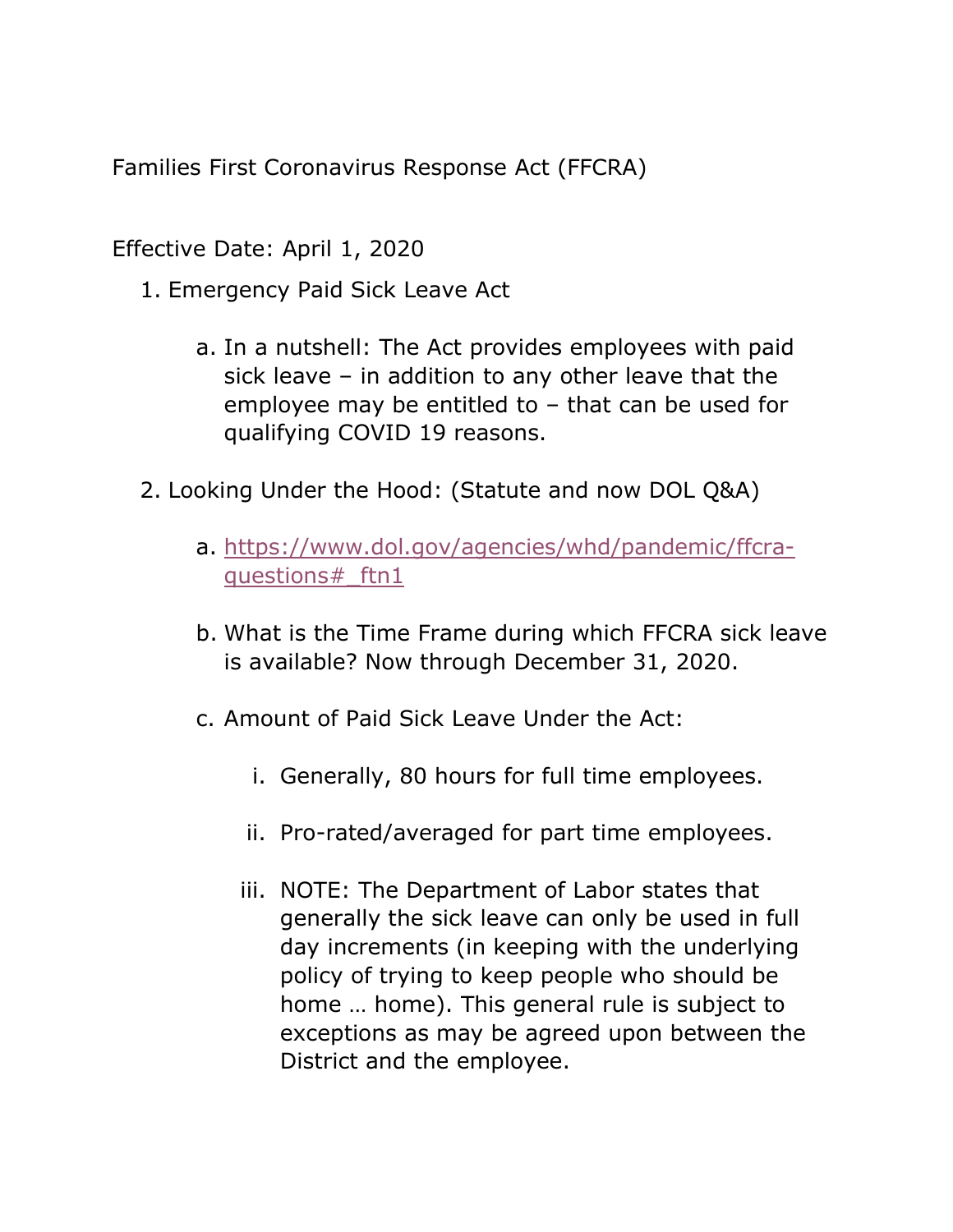- iv. NOTE: An exception to DOL's full day increment use rule allows for intermittent use of the sick leave for childcare but even that is subject to employer approval.
- d. Employee Eligibility:
	- i. All employees are eligible for the FFCRA sick leave.
	- ii. There is no qualifying period of employment required.
- e. Qualifying Events for Sick Leave Use there are 6 qualifying events for which the leave can be used. Different events have different cost impacts.
	- i. The events that allow for FFCRA sick leave use are:
		- 1. The employee is subject to a federal, state or local quarantine order related to COVID 19.
		- 2. The employee has been advised by a health care provider to self-quarantine due to COVID 19 concerns.
		- 3. The employee has COVID 19 symptoms and is seeking medical diagnosis.
		- 4. The employee is caring for an individual who is subject to a quarantine order or has been advised by a medical provider to selfquarantine related to COVID 19.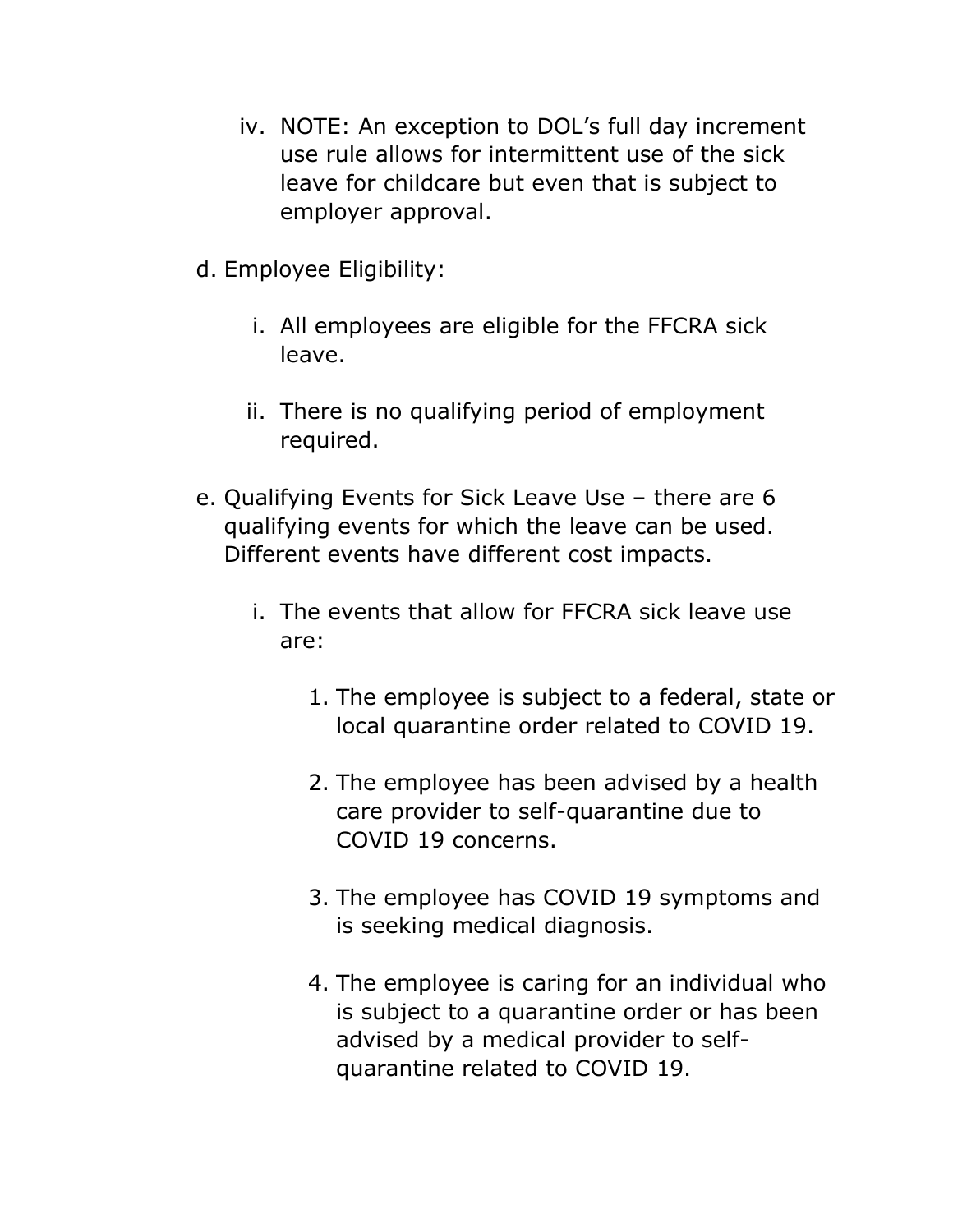- 5. The employee is caring for a child if the school or childcare of the child is closed or unavailable due to COVID 19.
- 6. The employee is experiencing some other condition as may be determined by the Secretary of Health and Human Services in consultation with the Secretary of Treasury and the Secretary of Labor.
- ii. NOTES from Your Friends at the Department of Labor:
	- 1. The employer can require documentation to support the request for FFCRA sick leave. Documentation may include a quarantine order, a notice of school closure, a medical provider's note.
	- 2. FFCRA sick leave may not be used for work closure or temporary layoffs. DOL is clear that FFCRA sick leave is allowed only when the employer has work for the employee (whether on-site or telework) and the employee cannot perform the work because of a qualifying event.
	- 3. If an employer and employee are affected by a shelter-in-place or "hunker down" order, FFCRA sick leave is not available. These governmental orders are not qualifying events under FFCRA sick leave act. [NOW – 7-23-20 – See DOL Guidance, Q. 87: For purposes of FFCRA, a federal, state, or local quarantine or isolation order includes shelter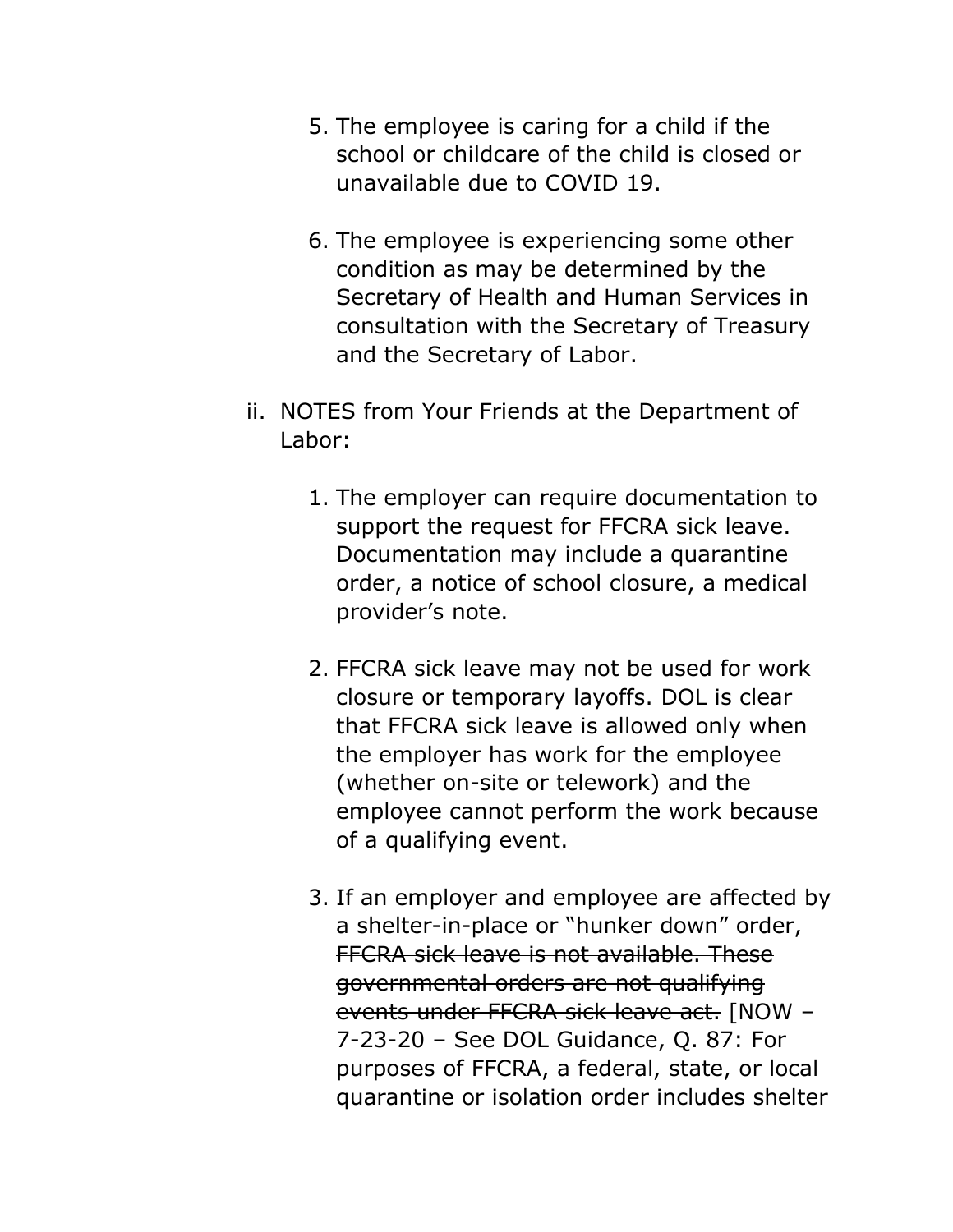in place or stay at home orders. See Q.87 for additional guidance.]

- 4. An employee cannot use FFCRA sick leave to cover a reduction of hours of available work from the employer.
- f. The Value of FFCRA Sick Leave:
	- i. Let's start with the basics for a full-time employee, take the regular per hour wage and multiply by the number of hours normally scheduled to work in a day. [There are other rules for part-time employees.]
	- ii. BUT, FFCRA sick leave is CAPPED as follows:
		- 1. If the FFCRA sick leave is for reasons 1, 2, or 3 (above), each FFCRA sick leave day is capped at \$511/day (or an aggregate total of \$5,110).
		- 2. If the FFCRA sick leave is for reasons 4, 5, or 6 (above), each FFCRA sick leave day is capped at \$200/day (or an aggregate total of \$2,000).
	- iii. So, the employee gets his/her regular wage unless it exceeds the CAP amounts noted above in which case, the employee would get the CAP amount.
	- iv. BUT, there is a "Special Rule for Care of Family Members" that applies to reasons 4, 5, or 6. In this case, the employee is entitled not to his/her regular wages for the day but, instead, 2/3 of the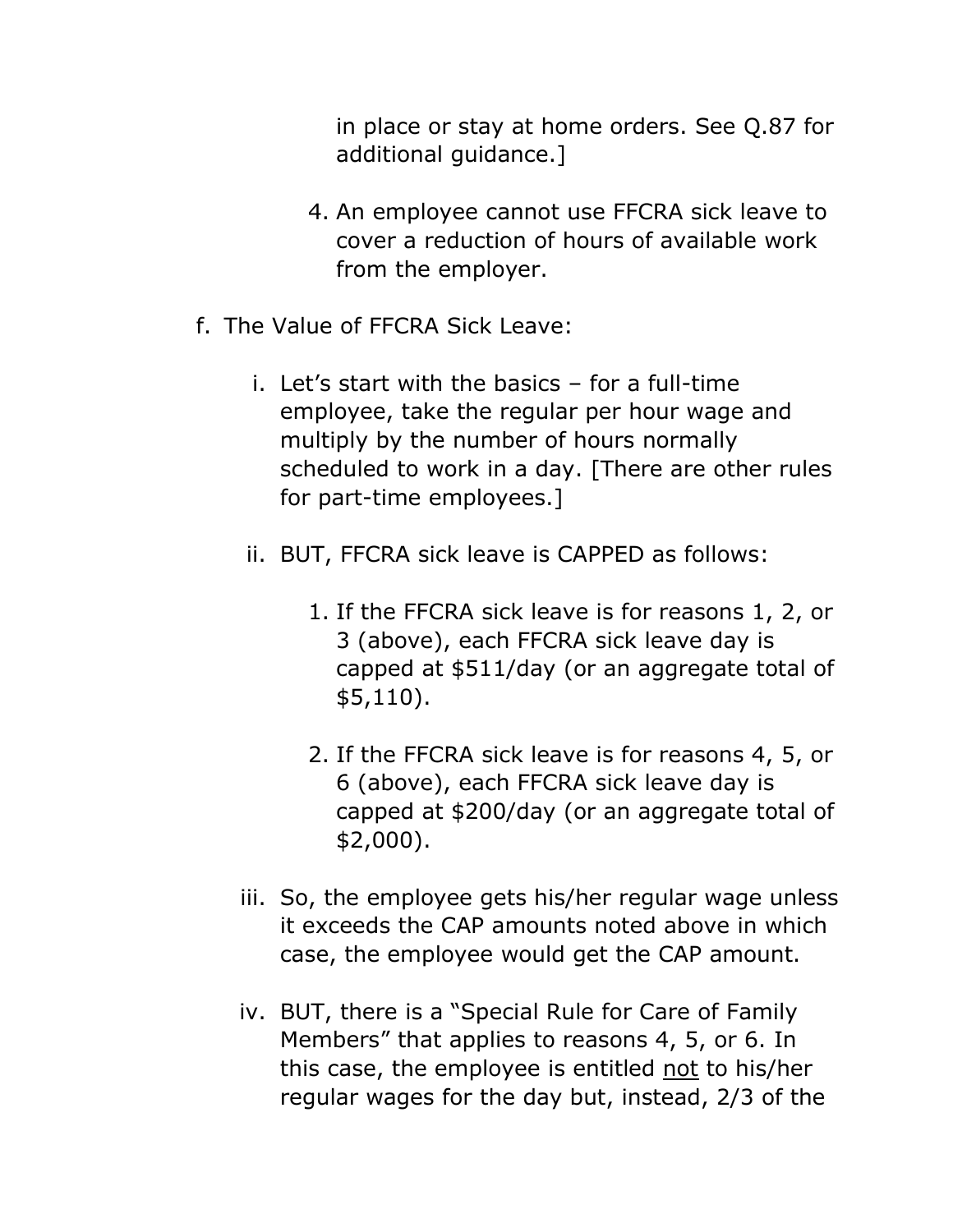regular wages (or the CAP amount, whichever is less).

- v. NOTES from Your Friends at the Department of Labor:
	- 1. Neither an employer nor an employee can "top off" FFCRA sick leave with other accrued leaves unless both the employer and employee agree.
- g. How Long Must an Employee Take FFCRA sick leave?
	- i. The DOL states: Unless you are teleworking, once you begin taking paid sick leave for one or more of these qualifying reasons, you must continue to take paid sick leave each day until you either (1) use the full amount of paid sick leave or (2) no longer have a qualifying reason for taking paid sick leave. This limit is imposed because if you are sick or possibly sick with COVID-19, or caring for an individual who is sick or possibly sick with COVID-19, the intent of FFCRA is to provide such paid sick leave as necessary to keep you from spreading the virus to others.
- h. FFCRA sick leave does not address or impact telework: "You may telework when your employer permits or allows you to perform work while you are at home or at a location other than your normal workplace. Telework is work for which normal wages must be paid and is not compensated under the paid leave provisions of the FFCRA."